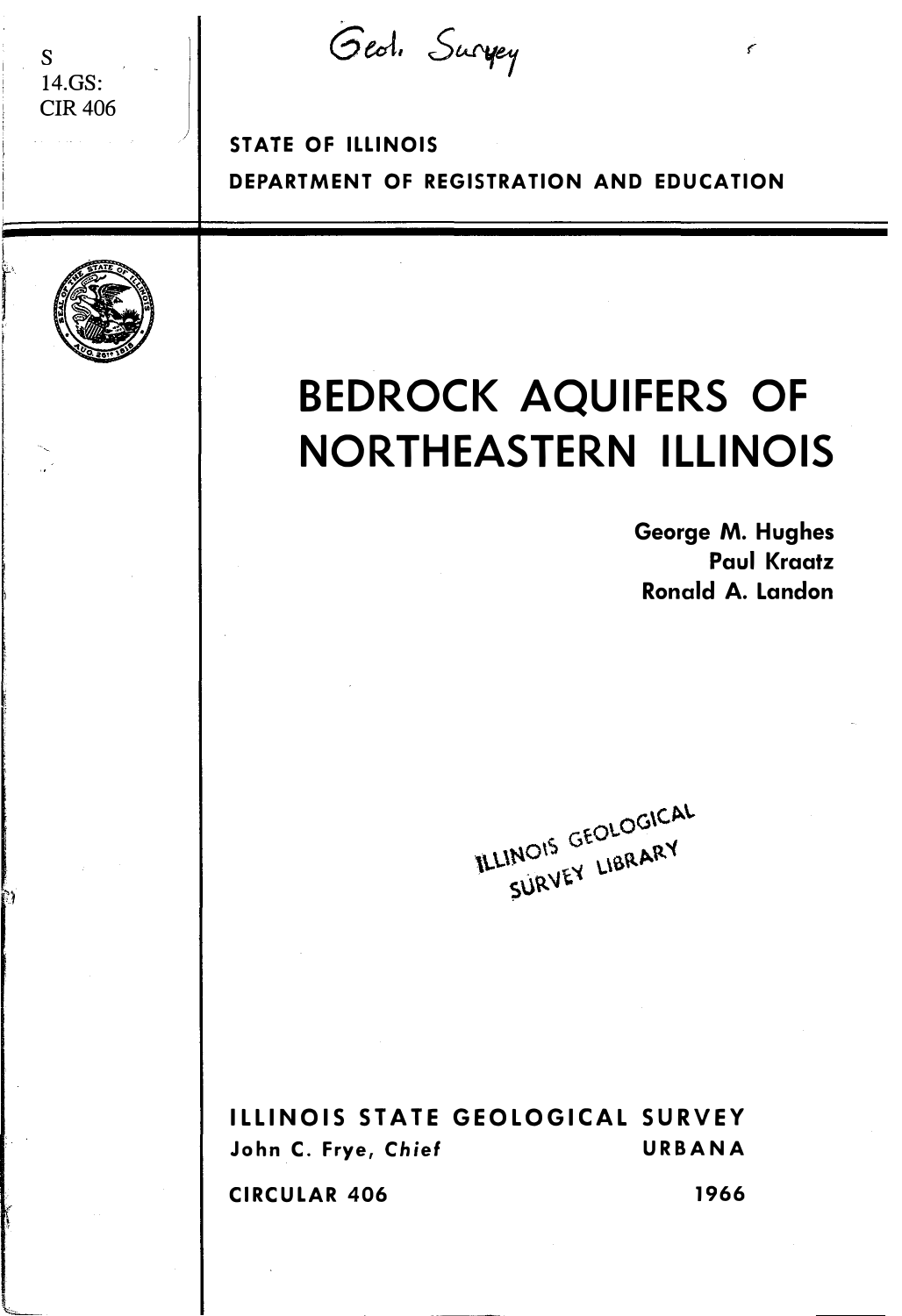# ILLINOIS GEOLOGICAL SURVEY LIBRARY

¢

# BEDROCK AQUIFERS OF NORTHEASTERN ILLINOIS

George M. Hughes, Paul Kraatz, and Ronald A. Landon

#### ABSTRACT

Ground water is obtained from four aquifer systems in northeastern Illinois-glacial drift, shallow bedrock, and two divisions of the deep bedrock. The main water -yielding unit of the shallow bedrock aquifer system is the Silurian dolomite; the main water -yielding units of the deep bedrock aquifer systems are the Glenwood-St. Peter {Ordovician), Ironton-Galesville {Cambrian), and Mt. Simon {Cambrian) Sandstones.

This report presents data on the thickness and distribution of the main water-yielding units in the shallow and deep bedrock aquifer systems. The maps and data are intended for use by well drillers and engineers concerned with ground-water development from the various aquifers and by local and regional organizations concerned with planning the use of the area's ground-water resources.

### INTRODUCTION

This is the first of two reports on the aquifers of the Chicago metropolitan area, consisting of Cook, DuPage, Kane, Lake, McHenry, and Will Counties in northeastern Illinois {fig. 1).

Four major aquifer systems, separated on the basis of hydrogeologic properties and source of recharge, are present in the area {fig. 2). They are the glacial drift aquifer system, the shallow bedrock aquifer system, and two deep bedrock aquifer systems-the Cambrian-Ordovician and the Mt. Simon. The latter were previously defined as the Cambrian-Ordovician and Mt. Simon Aquifers {Suter et al., 1959, p. 19 and 40).

The glacial drift aquifer system is restricted to the unconsolidated materials overlying the bedrock. This system is the subject of a report now in preparation.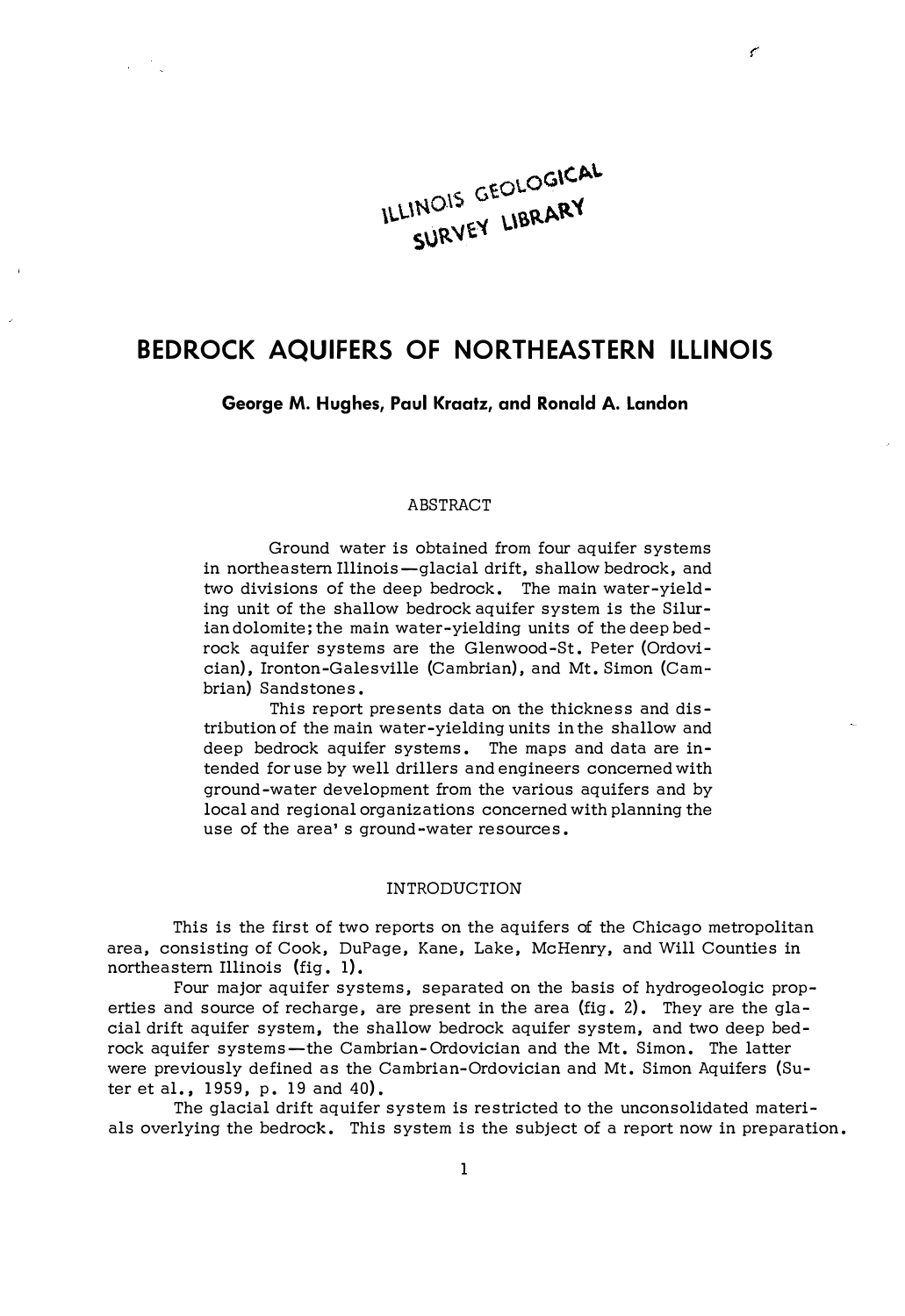The shallow bedrock aquifer sys tem consists of those bedrock units that commonly directly underlie the glacial drift and are recharged locally from pre cipitation. The major units in this system are the Silurian age dolomite, which yields most of the water, and the Maquoketa Group, which underlies the Silurian dolomite and separates the shallow bedrock aquifer system from underlying deep bedrock aquifer systems.

The deep bedrock aquifer sys tems-Cambrian-Ordovician and Mt. Simon-receive recharge where they crop Figure 1 - Study area of northeastern out at the surface or where they immedi -



€

Illinois·

ately underlie the glacial drift to the west and north. In addition, they gain some water from downward leakage through the Maquoketa Group (Walton and Csallany, 1962, p. 12). The upper unit of the deep bedrock aquifer systems is the Galena-Platteville Dolomite; the base of the lower unit is the top of Precambrian crystalline rock. Rocks of lower permeability in the upper and middle parts of the Eau Claire Formation separate the two deep bedrock aquifer systems. Three major sandstone aquifers are present in the two deep bedrock aquifer systems—the Glenwood-St. Peter, the Ironton-Galesville, and the Mt. Simon.

In northeastern Illinois, ground water is obtained from three major sources (Sasman, 1965, p. 1): glacial drift aquifers, shallow dolomite aquifers (corresponding to the shallow bedrock aquifer system), and deep sandstone aquifers (corresponding to the deep bedrock aquifer systems). Based on the total pumpage in 1962, the contribution of each source is 11 percent from glacial drift wells, 37 percent from shallow dolomite wells, and 52 percent from deep sandstone wells. Leakage from the shallow dolomite aquifers constitutes approximately one-fourth of the pumpage from deep sandstone wells (Sasman, 1965, p. 1).

Wells finished in shallow dolomite aquifers furnished water for 79 municipalities in 1962, with Chicago Heights, Downers Grove, Glen Ellyn, Hinsdale, Homewood, LaGrange, Park Forest, and Wheaton (fig. 3) each pumping more than one million gallons per day (mgd) (Sasman, 1965, p. 15). Deep sandstone wells supplied—at least in part—60 municipalities in  $1962$ , 16 of which pumped more than 1 mgd, with the largest production in the cities of Aurora, Des Plaines, Elgin, and Joliet (Sasman, 1965, p. 25).

Surface-water supplies in northeastern Illinois are limited entirely to those pumped from Lake Michigan. In 1963, Lake Michigan served 90 and 54 percent of the population of Cook and Lake Counties, respectively, which constitutes 76 percent of the population of northeastern Illinois (Sheaffer and Zeizel, 1966, table 13). DuPage, Kane, McHenry, and Will Counties, however, do not use Lake Michigan water and are wholly dependent on ground-water supplies.

Ground-water pumpage has increased from an average rate of 9. 2 mgd to 202.2 mgd from 1880 through 1962. This is an average annual rate of increase of 2. 3 mgd. Between 1950 and 1962, the average annual rate of increase was 5. 8 mgd (Sasman, 1965, p. 1).

The basic geologic data for this report have been gathered over a period of years by the Illinois State Geological Survey. Additional data were gathered during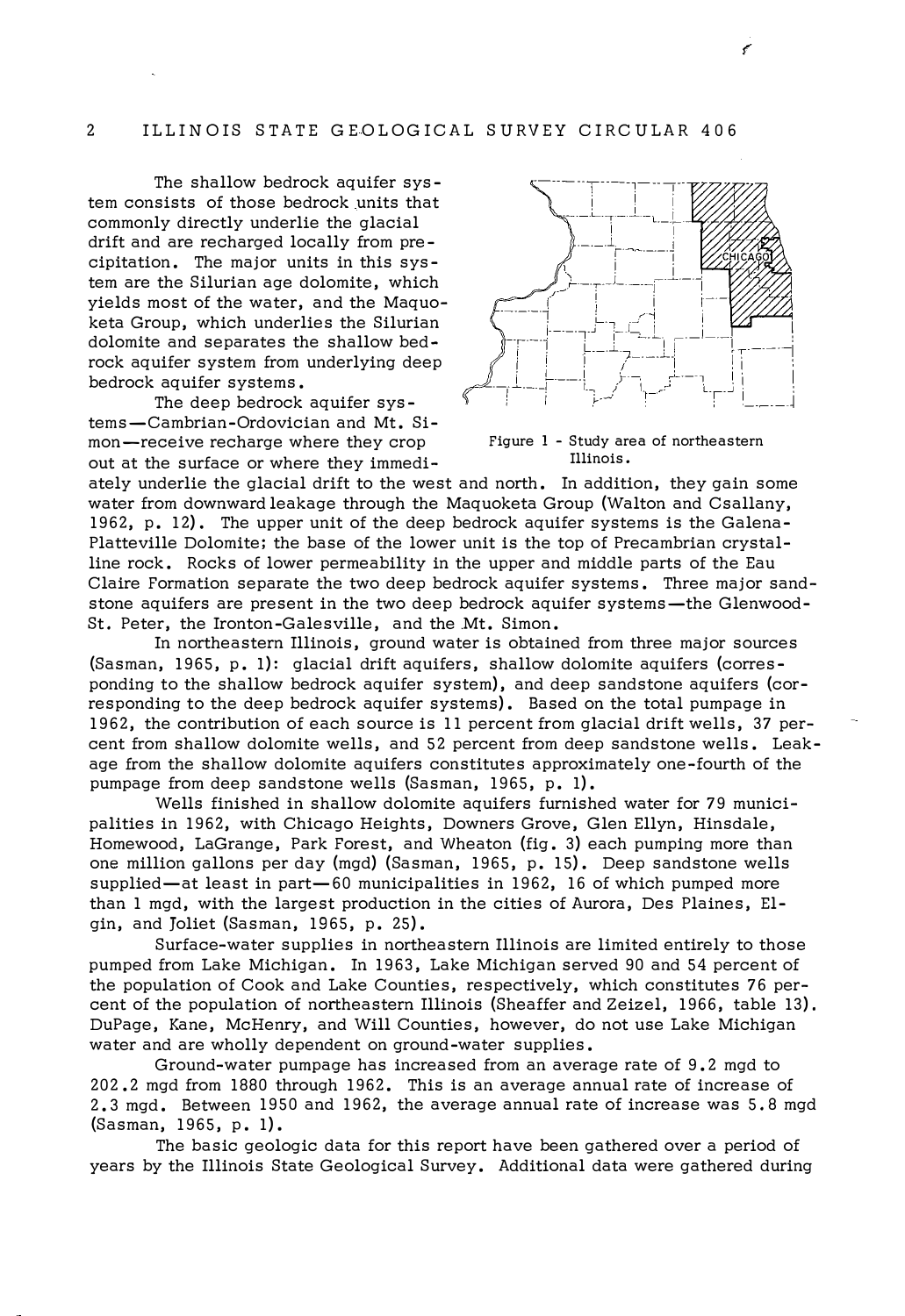| <b>SYSTEM</b>                                               | <b>SERIES</b>  |                     | MEGA-I GROUP OR I<br><b>GROUP FORMATION</b> | LOG                           | <b>GRAPHIC THICKNESS</b><br>(FEET) | <b>DESCRIPTION</b>                                                                                                                                                                                   |                                               | AQUIFER SYSTEMS                                                                                                          |                                                                                                                                                                                                                                                            |
|-------------------------------------------------------------|----------------|---------------------|---------------------------------------------|-------------------------------|------------------------------------|------------------------------------------------------------------------------------------------------------------------------------------------------------------------------------------------------|-----------------------------------------------|--------------------------------------------------------------------------------------------------------------------------|------------------------------------------------------------------------------------------------------------------------------------------------------------------------------------------------------------------------------------------------------------|
| <b>OUATERNARY</b>                                           | PLEISTOCENE    |                     |                                             | <b>COND</b><br>್ಲಾ.           | $0 - 400 +$                        | Unconsolidated ice- and water-laid deposits.<br>pebbly clay (till), silt, sand and gravel, gen-<br>erally discontinuous and interbedded; alluvial<br>silts and sands commonly present along streams. |                                               | Glacial drift<br>aquifer system                                                                                          | Sand and gravel beds serve as aquifers, Some<br>wells yield more than 1000 gpm. Large supplies<br>of water available from thick, relatively continu-<br>ous sand and gravel deposits.                                                                      |
| PENNSYLVANIAN                                               |                |                     |                                             |                               | $0 - 175$                          | Shale; sandstones, fine grained; limestones; coal;<br>clav.                                                                                                                                          |                                               |                                                                                                                          | Fractured beds yield small supplies locally.                                                                                                                                                                                                               |
| <b>MISSISSIPPIAN*</b><br><b>DEVONIAN</b><br><b>SILURIAN</b> | NIAGARAN       |                     |                                             | A<br>9/æ1                     | $0 - 400 +$                        | Dolomite, very pure to very silty, cherty; shale<br>partings; thin shales and argillaceous beds fre-<br>quently present in lower parts of Silurian dolomite.                                         |                                               | Shallow bedrock<br>aquifer system                                                                                        | Not consistent; some wells yield more than 1000<br>gpm, Crevices and solution channels more abun-<br>dant near bedrock surface.                                                                                                                            |
|                                                             | ALEXANDRIAN    |                     |                                             |                               | $0 - 165$                          | Upper and middle units—shale, light gray to<br>green, plastic to brittle, some dolomite, silty;                                                                                                      |                                               |                                                                                                                          |                                                                                                                                                                                                                                                            |
|                                                             | CINCINNATIAN   |                     | Maguoketa                                   | $\pmb{\tau}$<br>$\pmb{\tau}$  | $0 - 250 +$                        | dolomite, mostly silty, argillaceous; minor lime-<br>stone.<br>Lower unit-shale, dark gray, black, brown,                                                                                            |                                               |                                                                                                                          | Yields water from fractured beds. Shales, par-<br>ticularly in lower unit, act as confining beds at<br>the base of the shallow bedrock aquifer system,<br>Where below shales, development and yields of<br>crevices are small; where not capped by shales. |
| ORDOVICIAN                                                  | CHAMPIAINIAN   | <b>AWATTC</b>       | Galena<br>Platteville                       |                               | $150 - 350 +$                      | plastic to brittle; some dolomite in upper part;<br>silty, argillaceous.<br>Dolomite, cherty; sandy at base; limestone; shale                                                                        | ε<br>ste                                      |                                                                                                                          |                                                                                                                                                                                                                                                            |
|                                                             |                |                     | Glenwood<br>St. Peter                       | ٠.                            | $75 - 650$                         | partings.<br>Sandstone, fine to coarse grained: shale at top;                                                                                                                                        |                                               |                                                                                                                          | dolomites are fairly permeable,<br>Glenwood-St. Peter Sandstone. Small to moderate                                                                                                                                                                         |
|                                                             |                |                     | Prairie du Chien                            | E                             | $0 - 340$                          | locally cherty red shale at base.<br>Dolomite, sandy, cherty, interbedded with                                                                                                                       |                                               |                                                                                                                          | quantities of water. Tprobablyabout 15% of that of<br>Cambrian-Ordovician aquifer system.                                                                                                                                                                  |
|                                                             | CANADIAN       | KNOX                |                                             | <br>$\cdot$ , , , , , ,<br>┰  |                                    | sandstone.                                                                                                                                                                                           | $\tilde{s}$                                   | Cambrian-<br>Ordovician                                                                                                  | Crevices in dolomite and sandstone generally<br>yield small amounts of water. Potosi dolomite                                                                                                                                                              |
|                                                             |                |                     | Eminence<br>Potosi                          | . <i>. .</i>                  | $0 - 225$                          | Dolomite, white, fine grained, sandy at base;<br>drusy quartz.                                                                                                                                       | quifer                                        | aquifer<br>system                                                                                                        | locally well creviced and partly responsible<br>for exceptionally high yields of several deep<br>wells. T probably about 35% of that of                                                                                                                    |
|                                                             |                |                     | Franconia                                   | ۰.<br>ساعت<br>4 . L. H        | $45 - 175$                         | Sandstone, dolomite, and shale, glauconitic,<br>green to red. micaceous.                                                                                                                             | $\sigma$                                      |                                                                                                                          | Cambrian-Ordovician aquifer system.                                                                                                                                                                                                                        |
| <b>CAMBRIAN</b>                                             | <b>CRODIAN</b> |                     | Ironton<br>Galesville                       | $\tau$ .<br>Ι÷                | $103 - 275$                        | Sandstone, fine to medium grained, well sorted,<br>upper part dolomitic.                                                                                                                             | o c k<br>π<br>۵e<br>a,<br>$\pmb{\omega}$<br>¢ |                                                                                                                          | Ironton-Galesville Sandstone. Most produc-<br>tive part of Cambrian-Ordovician aguifer sys-<br>tem. T probably about 50% of entire system.                                                                                                                 |
|                                                             |                |                     | Eau Claire                                  | $\equiv$<br>로토르<br>$\sqrt{2}$ | $235 - 450$                        | Shale and siltstone, dolomitic, glauconitic; sand-<br>stone, dolomitic, glauconitic; dolomite, sandy.                                                                                                |                                               | Shales generally not water yielding; act as con-<br>fining bed at the base of the Cambrian-Ordovician<br>aquifer system. |                                                                                                                                                                                                                                                            |
|                                                             |                | MAGSTO <sub>s</sub> |                                             |                               | $2000 \pm$                         | Sandstone, coarse grained, white, red in<br>lower half: lenses of shale and siltstone, red,<br>micaceous.                                                                                            | ó                                             | Mt. Simon<br>aquifer<br>system                                                                                           | Mt. Simon Sandstone. Data sparse; probably<br>less permeable than Ironton-Galesville;<br>quality of water deteriorates with depth,                                                                                                                         |
|                                                             |                |                     | Mt. Simon                                   |                               |                                    |                                                                                                                                                                                                      |                                               |                                                                                                                          |                                                                                                                                                                                                                                                            |
| <b>PRECAMBRIAN</b>                                          |                |                     |                                             | ノンノノノ<br>シンシンン                |                                    | Not penetrated by wells in Chicago area,<br>Nearby wells encounter red or gray granite<br>or similar rocks.                                                                                          |                                               |                                                                                                                          |                                                                                                                                                                                                                                                            |

\* Mississippian rocks present in Des Plaines Disturbance,<br>Devonian rocks present as crevice fillings in Silurian rocks,

Modified from Suter et al., 1959, p. 24; Zeizel et al., 1962, p. 14; Walton and Csallany, 1962, p. 9,

 $\sim 10^{-1}$ 

Figure 2 - Stratigraphy and aquifer systems of northeastern Illinois, with hydrologic properties of main water-<br>yielding units of the bedrock.

 $\mathcal{F}$ 

 $\boldsymbol{\omega}$ 

 $\lambda$ 

ЪÊ

COROC

 $\boldsymbol{\pi}$ 

AQUIP

FER  $\overline{\omega}$  $\circ$  $\overline{\mathbf{r}}$ 

NORTHEASTERN

**UNITII** 

 $5<sub>1</sub>$ 

٣

 $\hat{\mathbf{a}}$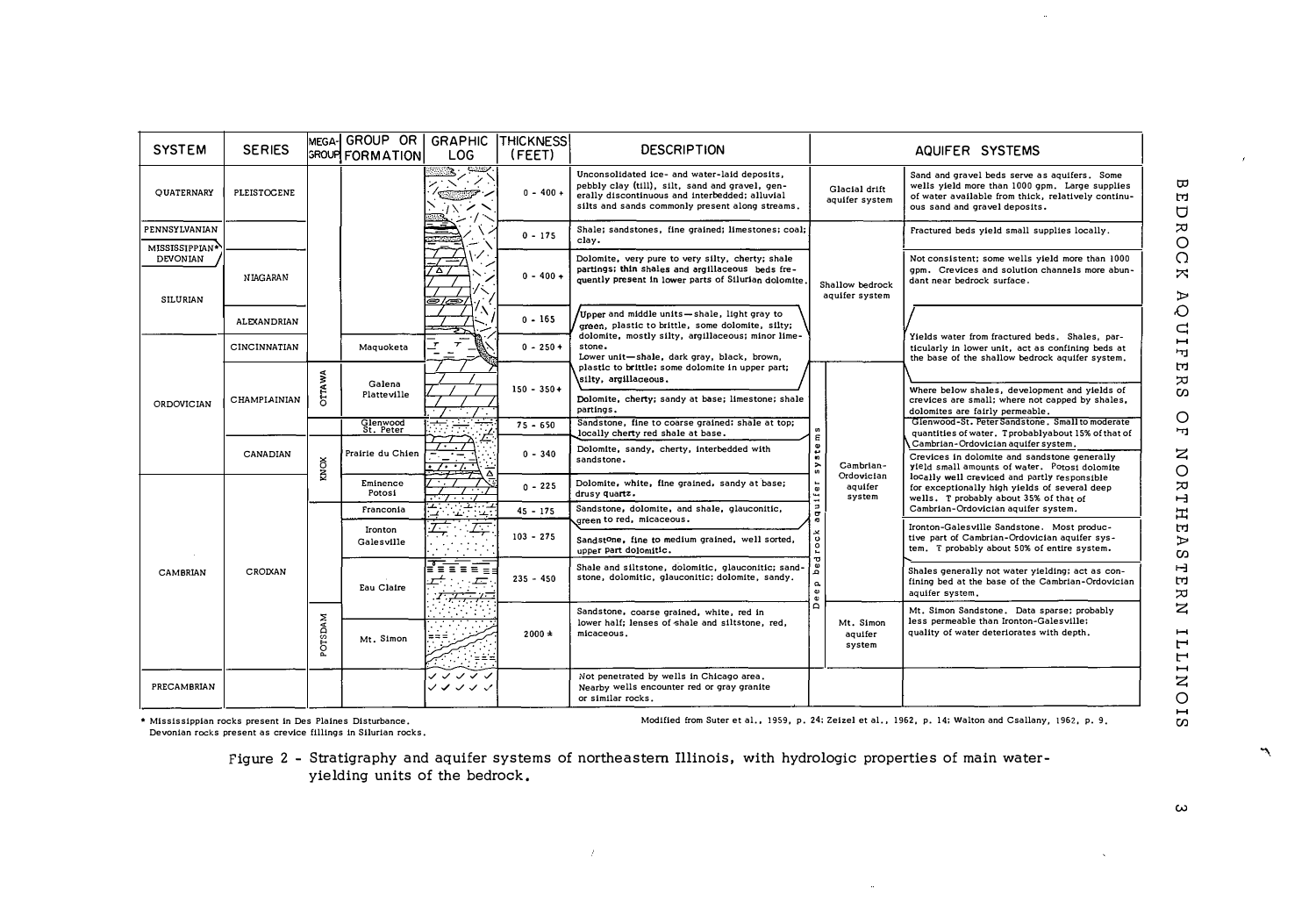

Figure 3 - Political townships and principal cities of northeastern Illinois using ground water from bedrock aquifers. (Modified from base map prepared by Northeastern Illinois Planning Commission)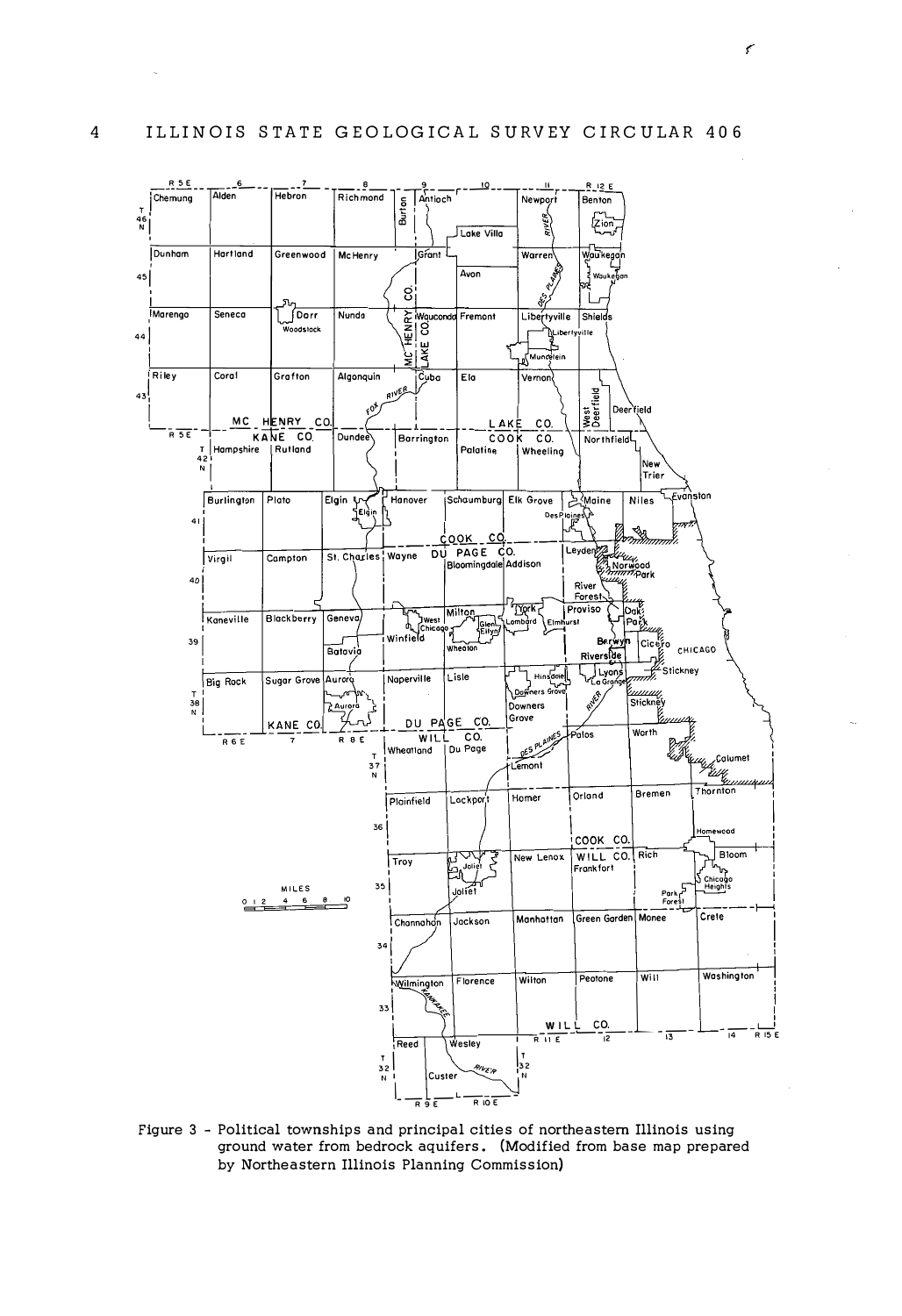# BEDROCK AQUIFERS OF NORTHEASTERN ILLINOIS 5

the preparation of the State Geological and State Water Surveys' Cooperative Ground-Water Reports 1 and 2 (Suter et al., 1959; Zeizel et al., 1962). Further geologic investigations were conducted in the course of a water resources planning study of the northeastern Illinois metropolitan area, financed in part through an urban planning grant from the Federal Housing and Home Finance Agency and coordinated by the Northeastern Illinois Planning Commission. Later revision was undertaken as a result of well location and elevation changes provided by R. T. Sasman of the Illinois State Water Survey.

This report and the accompanying maps are designed for well drillers, engineers, planning groups, and all others concerned with developing ground-water supplies in the northeastern Illinois area. Maps and data pertaining to geologic units, gathered in the course of the water resources study but not treated in detail in this report, are on open file at the Illinois State Geological Survey offices in Urbana and Naperville.

## GEOLOGY

In the eastern three-fourths of the study area the Silurian dolomite forms the bedrock surface beneath the glacial drift. In the western quarter of the area, the bedrock surface is predominantly shales and dolomites of the Maquoketa Group, with minor areas of Galena-Platteville Dolomite in the extreme west and minor areas of Pennsylvanian rocks in the southwest.

Erosion of the bedrock surface before glaciation produced deep valleys, many of which now are filled with glacial drift. Because of this erosion, the thickness of the upper unit of the bedrock may change abruptly over short distances. The existence of solution features in the upper part of the Silurian dolomite has been noted by Ekblaw (1924, p. 208), Fisher (1925, p. 52 -61), Athy (1928, p. 61- 62), Bretz (1940, p. 338), and Otto (1963, p. 3-4). Samples of drill cuttings from several wells studied in this investigation indicated 20 feet or more of green clay in the upper part of the Silurian dolomite. This has been interpreted as solution cavity deposits. Solution effects, which have increased the permeability of the rock, also have been noted in the Galena-Platteville Dolomite where it directly underlies the drift (Suter et al., 1959, p. 40).

Beneath the Maquoketa Group are the sandstones and dolomites of the deep bedrock aquifer systems. To the west and northwest of the Chicago metropolitan area, however, these deeper units are present immediately beneath the glacial drift.

The structural geology of northeastern Illinois is relatively simple. Generally, the rocks dip eastward at 10 to 15 feet per mile, with minor east-west-trending flexures. However, two major structural features are present in the area—the Des Plaines Disturbance in northern Cook County and the Sandwich Fault Zone in southwestern Will County. The Des Plaines Disturbance is an area of complex faulting and has been described in detail by Emrich and Bergstrom (1962). Disturbed rocks also are present in the Sandwich Fault Zone, which is described in more detail in Suter et al. (1959, p. 36). Ground-water circulation may be restricted in these areas and local effects may be difficult to predict.

The following descriptions of the various rock units present in the shallow and deep bedrock aquifer systems {fig. 2) are taken from more detailed descriptions presented by Suter et al. (1959), Willman (1962), Templeton and Willman (1963), and Buschbach {19 64). For the purpose of this study, some of the stratigraphic

 $\mathcal{C}$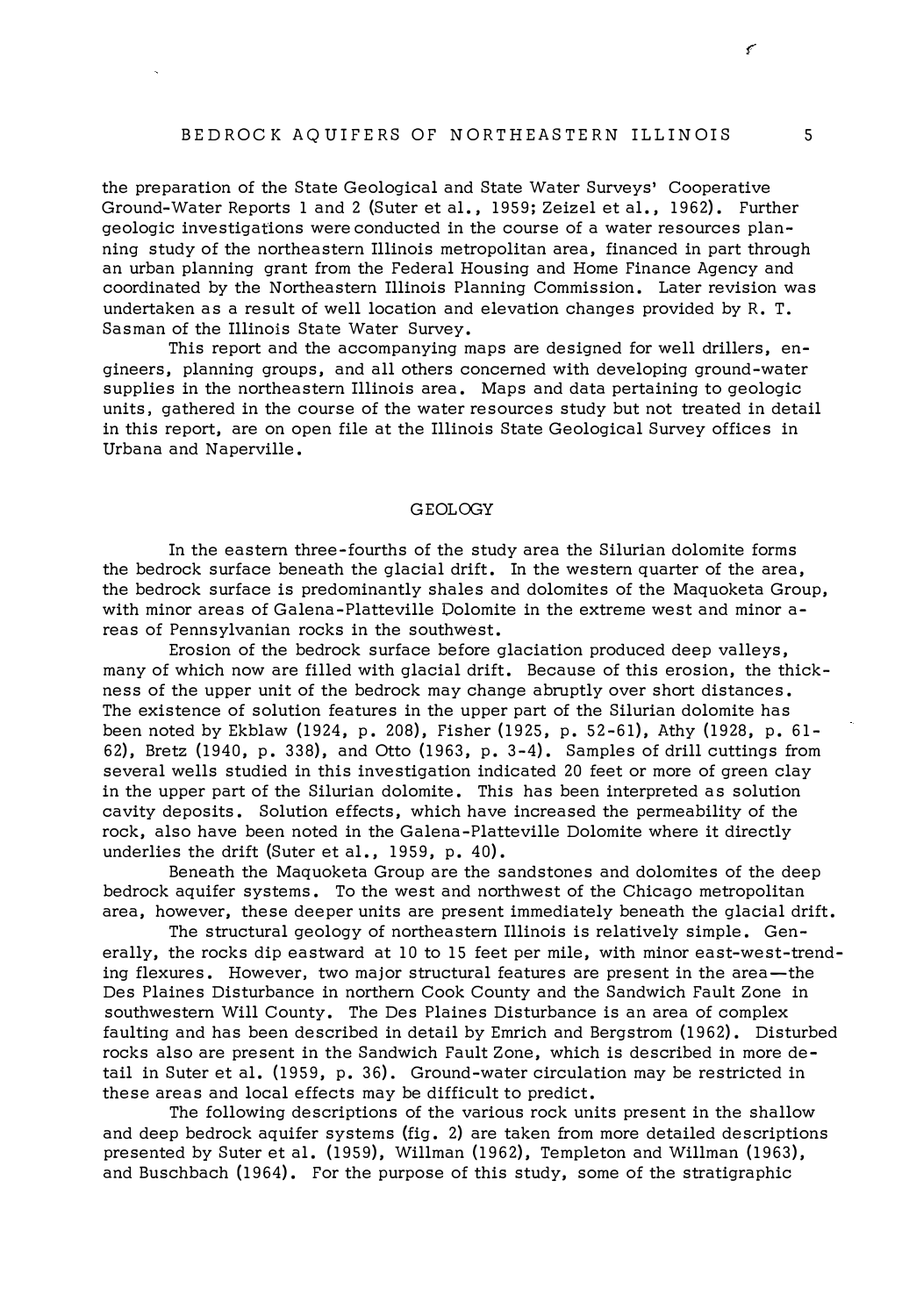## 6 ILLINOIS STATE GEOLOGICAL SURVEY CIRCULAR 406

units currently recognized in the region (Buschbach, 1964) are combined (e.g. Glenwood-St. Peter Sandstone).

Rocks of Pennsylvanian age occur beneath the glacial drift and overlie rocks of Silurian age or rocks of the Maquoketa Group in the southwestern part of the area. These Pennsylvanian rocks reach approximately 17 5 feet in thickness and consist largely of plastic or soft to brittle shale, fine-grained sandstone, argillaceous limestone, and some coal.

The Silurian dolomite lies uncomformably on rocks of the Maquoketa Group and underlies the glacial drift over the eastern three-fourths of the area. Fracturing is common in these rocks, particularly in the upper part where some solution activity also has been noted. The Silurian dolomite is subdivided into the Niagaran Series and the underlying Alexandrian Series. The Niagaran Series consists of light buff, very fine crystalline to granular, relatively pure to argillaceous and silty, compact to porous dolomite, with some dolomitic siltstone. Marked variations in lithology within short horizontal or vertical distances are very common in the area of reef development in southeastern Cook and eastern Will Counties. Thin, gray, pink, red, or green shale and shaly dolomite beds are often present near the base of the Niagaran Series. The argillaceous zone in which these beds occur seldom exceeds 20 feet in thickness and the shales in this zone are commonly less than two feet thick.

The rocks of the Alexandrian Series consist of 40 to 50 feet of light gray to yellowish tan, very finely crystalline, slightly silty, slightly porous to compact dolomite (Kankakee Dolomite) overlying gray to brown, very fine, granular, silty to very silty, cherty, compact dolomite and sometimes dolomitic siltstone (Edgewood Dolomite). The Edgewood Dolomite is absent in some areas, whereas in others it is as much as 100 feet thick.

The Maquoketa Group underlies the glacial drift over the western quarter of the area, and is up to 250 feet thick. Where the overlying Edgewood Dolomite is thick, however, the Maquoketa is thinner and averages 150 to 200 feet thick. The Maquoketa Group consists of plastic or soft shale interbedded with dolomite, brittle dolomitic shale, and siltstone. The materials comprising the upper part are quite variable, but the beds near the base are more consistent, with relatively impermeable shales, generally more than 30 feet thick.

In parts of western Kane and McHenry Counties, the Galena-Platteville Dolomite underlies the glacial drift. This unit averages approximately 350 feet in thickness and consists mostly of fine- to medium-grained, buff to brown dolomite.

Throughout the study area, the Glenwood-St. Peter Sandstone underlies the Galena-Platteville Dolomite. It consists of fine- and coarse-grained dolomitic sandstone, fine-grained dolomite, and some light green shale in the upper part (Glenwood) and a white, pink, or buff, medium- and fine-grained, well sorted and well rounded, friable sandstone in the lower part (St. Peter). A major unconformity is present at the base. The great variation in the thickness of the Glenwood-St. Peter is caused by deposition in steep-walled channels and solution cavities. Shale, chert, and dolomite fragments are common at the base of the sandstone.

The Prairie du Chien Group, Eminence-Potosi Dolomite, and Franconia Formation consist primarily of argillaceous and glauconitic sandstone and dolomite, dolomite with drusy quartz, and cherty dolomite. They are present throughout the study area and contain some joints and crevices in the upper part. The Potosi Dolomite was formerly called the Trempealeau Dolomite. The sandy dolomite and sandstone now called Eminence have been previously assigned to the Prairie du Chien and to the Trempealeau.

ç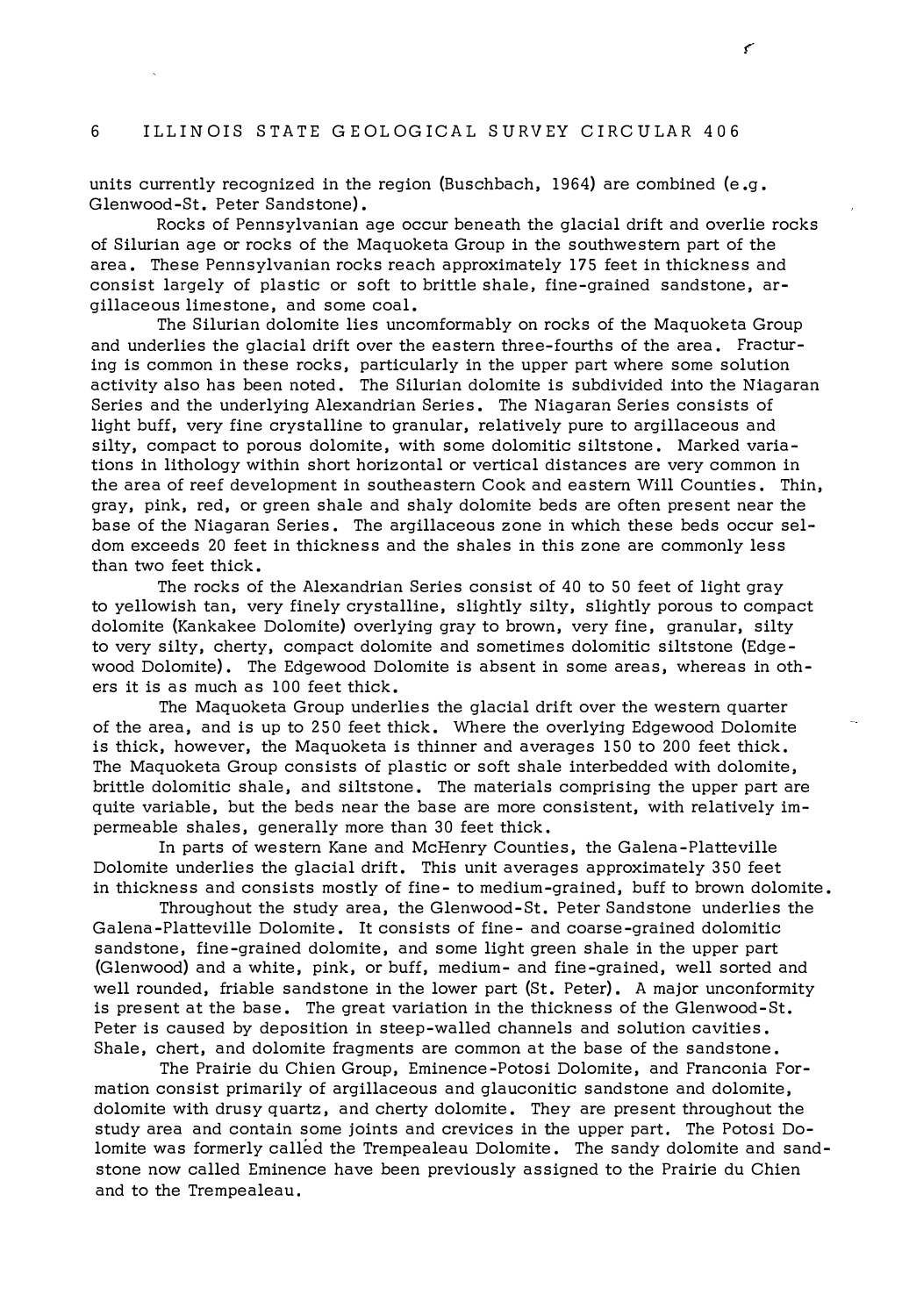## BEDROCK AQUIFERS OF NORTHEASTERN ILLINOIS 7

The Ironton-Galesville is approximately 100 to 275 feet thick and consists of clean, medium- to coarse-grained, partly dolomitic, moderately to poorly sorted sandstone in the upper part (Ironton) and white to light buff, clean to slightly silty, fine-grained, moderately well sorted, and largely nondolomitic sandstone in the lower part (Galesville).

Цý,

The Eau Claire Formation is composed of a variety of rock types including sandstone, siltstone, dolomite, and shale in its upper and middle parts. The lower part is composed of sands similar to those in the underlying Mt. Simon Sandstone and is included with the Mt. Simon in the Potsdam Megagroup. The Potsdam Megagroup, therefore, corresponds to what has been called the Mt. Simon aquifer in recent ground-water reports. The Eau Claire is present throughout the area.

The Mt. Simon Sandstone, present throughout the study area, is approximately 2000 feet thick and consists of fine- to coarse-grained friable sandstone that commonly is poorly sorted and contains occasional small pebbles.

#### HYDROGEOLOGY

#### Shallow Bedrock Aquifer System

The shallow bedrock aquifer system (pl. IA, in pocket) is formed by those bedrock units that are recharged locally from precipitation. In northeastern Illinois this system consists predominantly of Silurian dolomite (pl. l B) and shales and dolomites of the Maquoketa Group  $\text{(pl. 1C)}$ . In some areas, Pennsylvanian rocks and the upper part of the Galena-Platteville Dolomite are also a part of this system.

The upper boundary of the shallow bedrock aquifer system is the top of bedrock. The lower boundary is the top of the Galena-Platteville Dolomite, except where the Galena-Platteville Dolomite is the uppermost bedrock and subject to local recharge. In these areas, the upper part of the Galena-Platteville Dolomite (the Galena) is more permeable (Walton and CsaUany, 1962, p. 12), and the lower boundary of the shallow bedrock aquifer system lies within this dolomite.

Data suggest that "there is a good hydraulic connection between Silurian rocks and overlying glacial drift and that the productivity of Silurian rocks is primarily controlled by solution openings in the upper part of the aquifer" (Csallany and Walton, 1963, p, 18). There is also appreciable downward leakage through the Maquoketa Group to the deep bedrock aquifer system (Walton and Csallany, 1962, p, 12; Walton, 1965, p. 3 and 5).

Dolomites of the shallow bedrock aquifer system yield water primarily from fractures and solution openings rather than from between individual grains as in sand and gravel in the glacial drift aquifer system or sandstones in the deep bedrock aquifer systems. Brittle siltstones and dolomitic shales in the shallow bedrock aquifer system, which are also susceptible to fracturing, have been included with the dolomite on the accompanying maps. Shale or plastic shale in the shallow bedrock aquifer system, as used in this report, refers to soft, weak, or caving rock, consisting predominantly of clay and silt, which is susceptible to permanent deformation when wet. This material would tend to seal fractures in itself and in more brittle beds lying immediately below it, and thus would present a barrier to ground-water movement.

Yields of wells in the shallow bedrock aquifers show wide variation. Data on specific capacity (the yield of a well in gallons per minute divided by the draw-

 $\epsilon$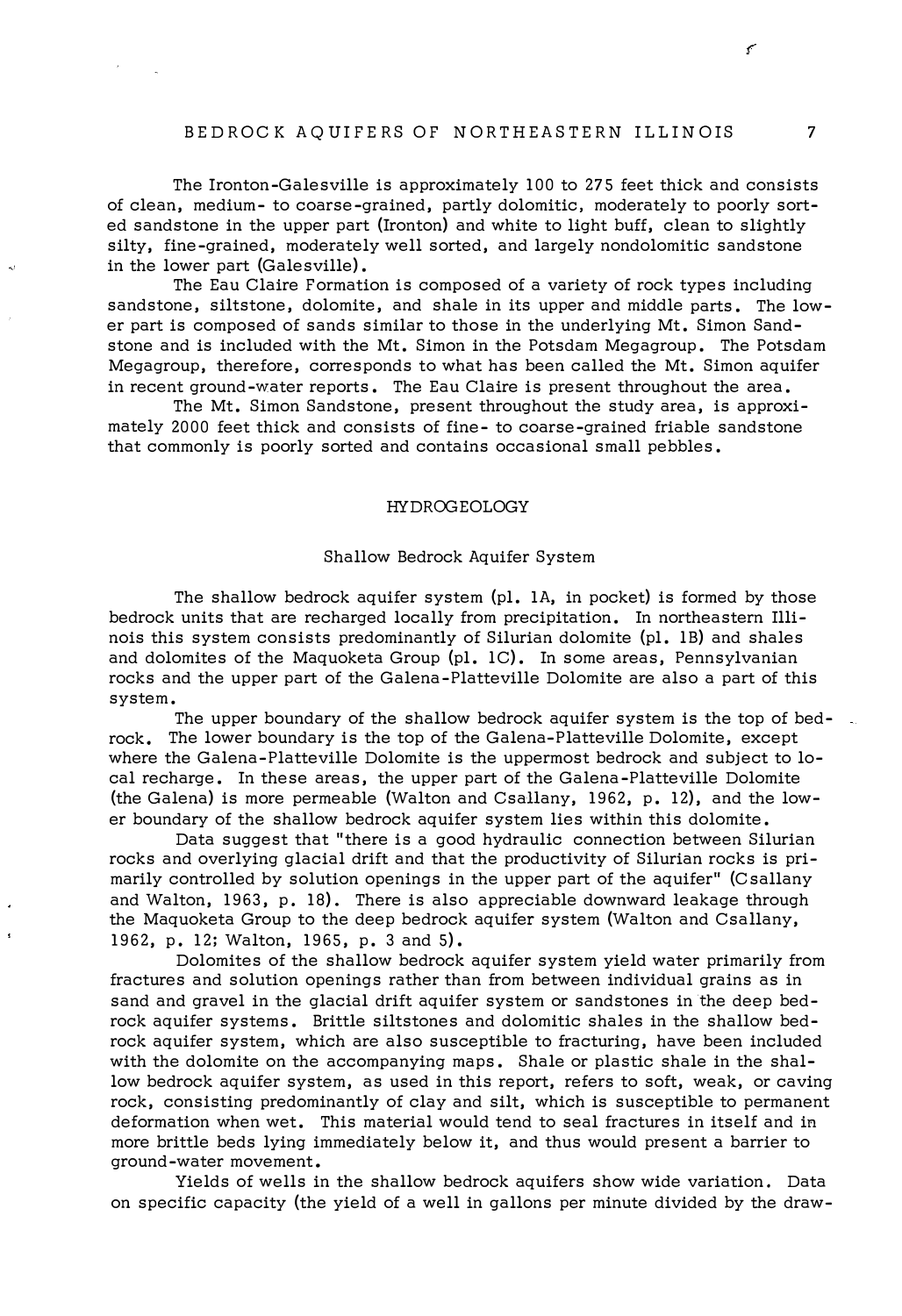# 8 ILLINOIS STATE GEOL OGICAL SURVEY CIRCULAR 406

down in the well measured in feet) for shallow dolomite wells in northeastern Illinois have been collected and statistically analyzed (Csallany and Walton, 1963) and are summarized in table 1. Fifty percent of the wells analyzed in each category had specific capacities equal to or greater than the figure given. These data were compiled from geologic maps published in earlier reports and are useful with the maps presented in this report in outlining areas in which productivity is likely to be highest. However, these data and the accompanying maps should not be used to predict precise yields at any specific location.

As can be seen from table 1, production is highest from the Silurian dolomite and the Galena-Platteville Dolomite and lowest from the Maquoketa Group. Factors favoring higher production are, in the case of the Silurian dolomite and Galena-Platteville Dolomite, the absence of overlying bedrock and, in the case of the Silurian dolomite, the presence of bedrock upland. These data also show that in McHenry County the upper third of the Silurian dolomite is likely to be more productive than the lower two-thirds.

Although not noted on table 1, Csallany and Walton (1963, p. 16) concluded that production from the Silurian dolomite is "greater in areas where sand and gravel directly overlie and are in hydraulic connection with the dolomite than it is in areas where relatively impermeable till directly overlies the dolomite. " Maps showing sand and gravel will be presented in a forthcoming circular on glacial drift aquifers. More specific information regarding productivity of the various units and methods used to calculate this productivity can be obtained from reports by Csallany and Walton (1963) and Walton and Neill (1963).

Zeizel et al. (1962, p. 66) present a map showing recharge rates in DuPage County. The areas having low recharge rates are those in which less than 25 feet of dolomite overlies the shaly beds in the base of the Niagaran Series and where

| Unit                           | Conditions                                                                                                                                                                              | Specific<br>capacity <sup>2</sup>              |
|--------------------------------|-----------------------------------------------------------------------------------------------------------------------------------------------------------------------------------------|------------------------------------------------|
| Silurian dolomite              | Directly underlies glacial drift<br>Underlies bedrock<br>Silurian in bedrock upland<br>Silurian in bedrock valley<br>Upper 33% of aquifer $\int$ McHenry County<br>Lower 67% of aquifer | 0.1<br>0.012<br>0.23<br>0.067<br>0.20<br>0.039 |
| Galena-Platteville<br>Dolomite | Directly underlies glacial drift<br>Directly underlies bedrock<br>(not uppermost bedrock)                                                                                               | 0.071<br>0.018                                 |
| Maquoketa Group                | Overlain by bedrock - DuPage County                                                                                                                                                     | 0.015                                          |

### TABLE 1 - SPECIFIC CAPACITIES OF THE SILURIAN DOLOMITE, GALENA-PLATTEVILLE DOLOMITE, AND MAQUOKETA GROUP UNDER VARIOUS GEOLOGIC CONDITIONS<sup>1</sup>

 $1$  Compiled from data presented by Csallany and Walton (1963).

<sup>2</sup> Values represent specific capacities per foot of penetration measured in 50 percent of the wells and adjusted to a well radius of 0.5 foot and a pumping period of 12 hours.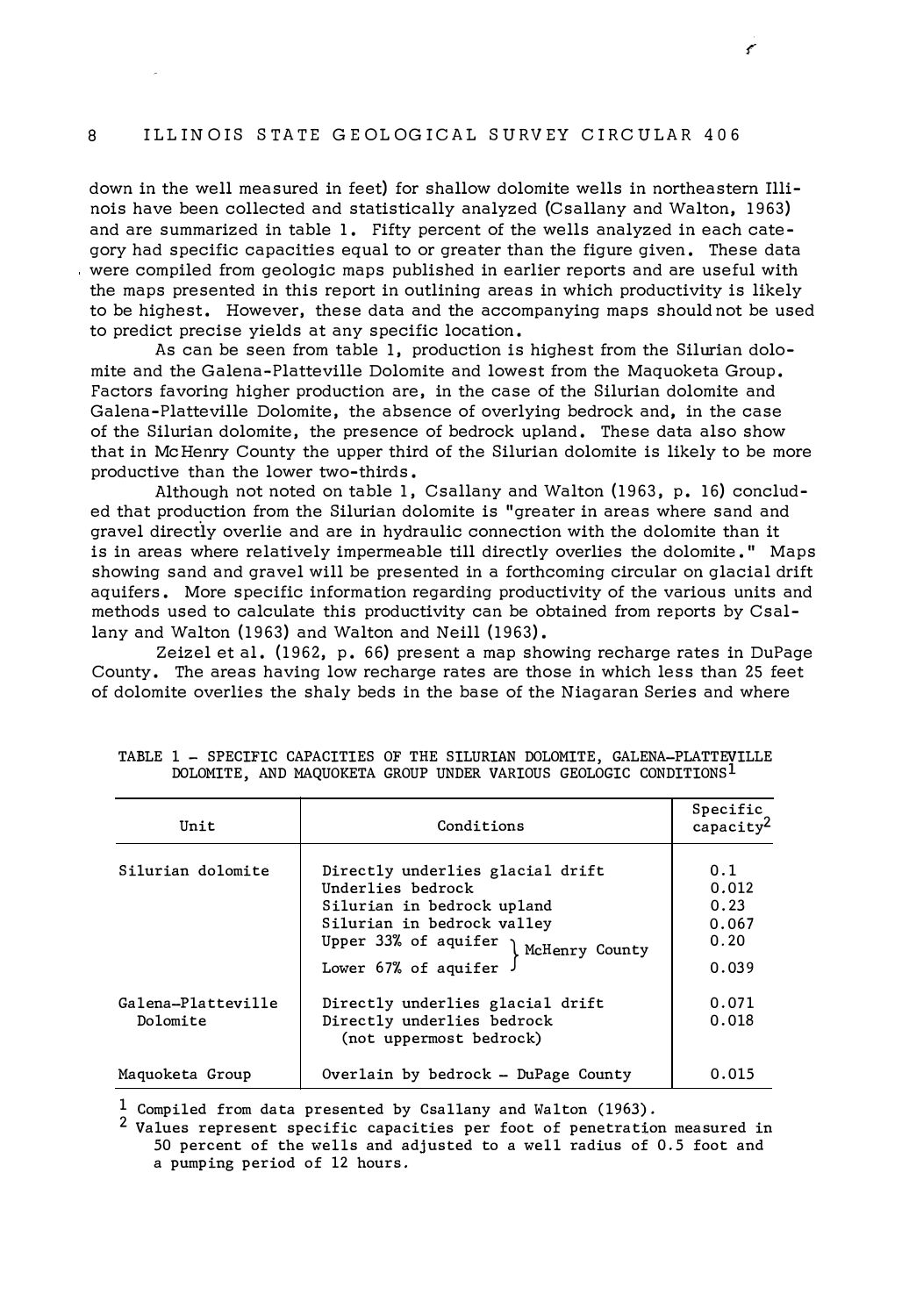less than 25 feet of Alexandrian Series underlies these beds {Walton, 1965, p. 8). Plate lB shows those areas where soft or plastic shales are present at the base of the Niagaran Series. However, the regional hydrologic significance of these shales is not known.

'1

,�.

₹.

Conditions in the shallow bedrock aquifer system are summarized in figure 4, which consolidates the most significant features of plate IA, B, and C, based on the data in table 1. It can be seen that the most favorable areas for development of the shallow bedrock aquifer system are mainly to the east where thick sections of Silurian dolomite are present. The SO-foot thickness line from the Silurian dolomite thickness map was arbitrarily chosen as the boundary for the favorable area. The least favorable areas are in the west where shales of the Maquoketa Group are present immediately beneath the glacial drift. In these areas, the deeper aquifers should be considered if high capacity wells are desired.

The shallow bedrock aquifer system is presently receiving more emphasis as a source of ground water due to concern over the possibility that pumpage is exceeding the sustained yield of the deep bedrock aquifer systems. The shallow bedrock aquifer system has the advantage of local and rapid recharge, particularly in areas where the overlying drift is thin or absent, and where there are permeable materials within the drift sequence that are in direct hydrologic connection with the bedrock, or will permit leakage into the bedrock.

Ease of drilling and lower drilling and operating costs are also advantages of the shallow bedrock aquifer system. Minor limitations include erratic yields, because of the irregular permeability of the system, and susceptibility to contamination from waste disposal operations at some places, because shallow aquifers are at or near ground surface. Variability in quality of water also may limit the use of this system.

#### Deep Bedrock Aquifer Systems

The deep bedrock aquifer systems include the Cambrian-Ordovician aquifer system and the Mt. Simon aquifer system. The major aquifers in the deep systems are the Glenwood-St. Peter, Ironton-Galesville, and Mt. Simon Sandstones. However, other beds in the systems also contribute water at some locations. Recharge to the deep units is mostly from west and north of the six-county metropolitan area, where the rocks crop out at the surface or lie immediately below the glacial drift {Suter et al. , 1959, p. 59). Other recharge is contributed by leakage downward through the shallow bedrock aquifer system.

The top of the Cambrian-Ordovician aquifer system is at the top of or within the Galena-Platteville Dolomite. The Cambrian-Ordovician and the Mt. Simon aquifer systems are separated by relatively impermeable shales and dolomites of the upper and middle parts of the Eau Claire Formation. The permeable sands of the lower part of the Eau Claire are included with the Mt. Simon Sandstone as the Mt. Simon aquifer system {Potsdam Megagroup). Water in the Mt. Simon aquifer system occurs under leaky artesian conditions because of confining beds of the Eau Claire Formation {Walton and Csallany, 1962, p. 8).

The deep bedrock aquifer systems have been utilized for many years because of an assurance of relatively large supplies of water of predictable quality. Wells with yields exceeding 700 gallons per minute {gpm) are not uncommon {Walton and Csallany, 1962, p. 7). However, drilling, pumping, and maintenance costs are appreciably higher for wells drilled to the deep bedrock aquifer systems than for those drilled to the shallow bedrock systems.

ç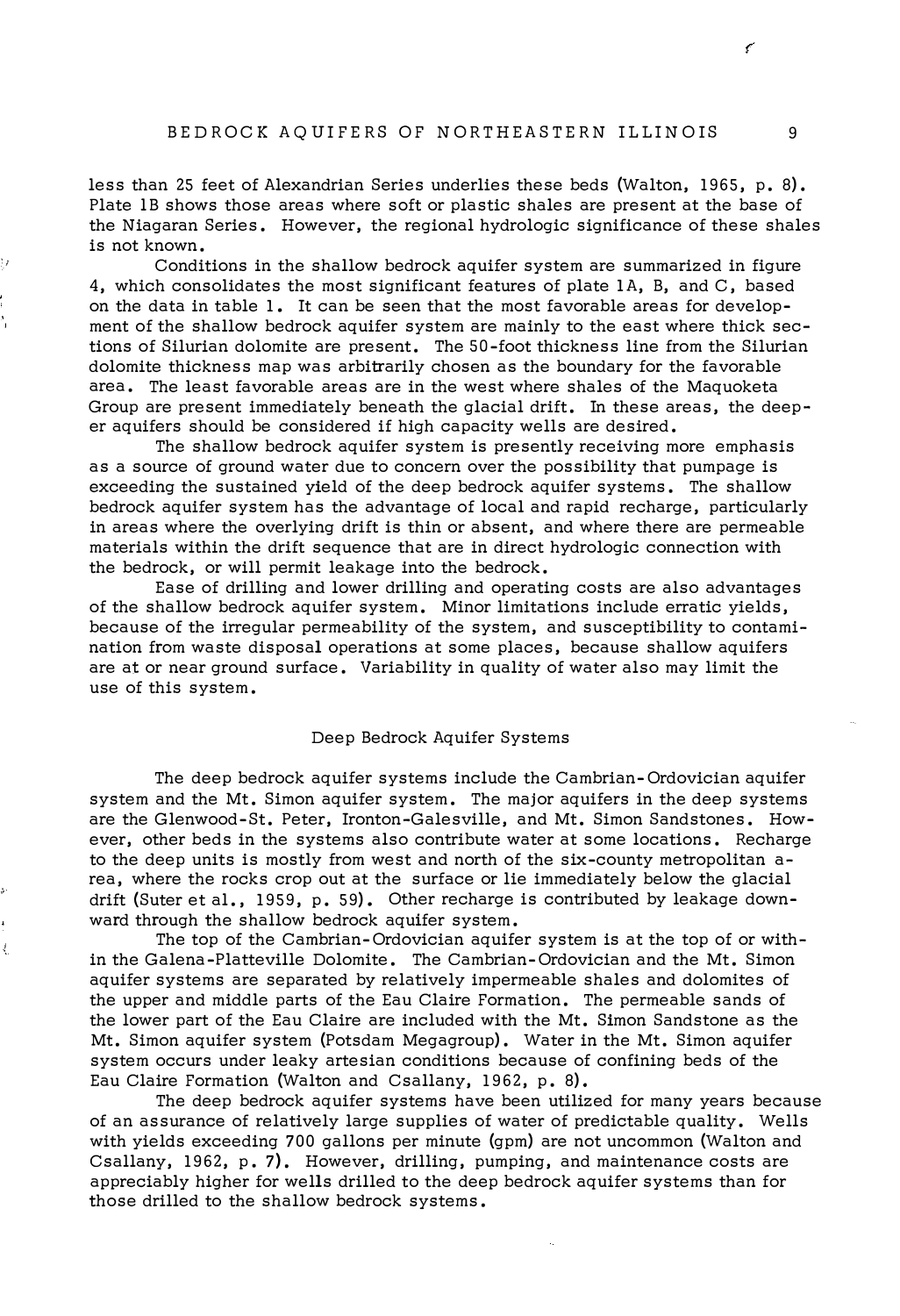

Figure 4 - Aquifer conditions of the shallow bedrock system.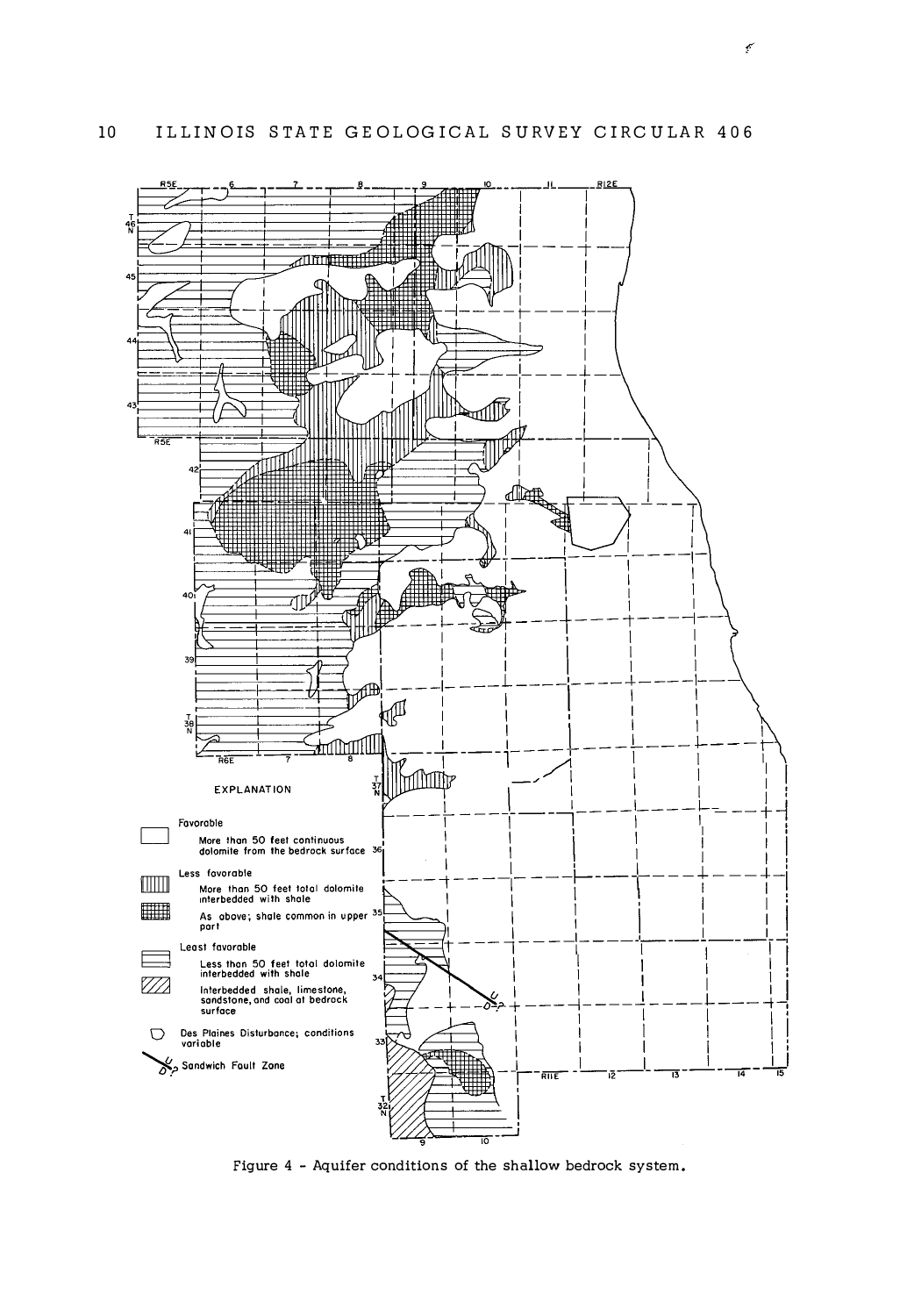#### Cambrian-Ordovician Aquifer System

The coefficient of transmissibility (T) and the coefficient of storage (S) of the Cambrian-Ordovician aquifer system average 17, 000 gpd/ft and 0. 00035, respectively, but for periods of pumpage involving several years or more, a coefficient of storage of  $0.0006$  is believed to be more realistic (Suter et al., 1959, p. 50). The coefficient of transmissibility decreases rapidly south of Joliet and east of Chicago. Wells drilled into this system generally penetrate to one of the major sandstone aquifers and are often left uncased or open to overlying aquifers.

The Galena-Platteville Dolomite, where overlain by shales of the Maquoketa Group, is the uppermost unit of the Cambrian-Ordovician aquifer system. Because of low permeability, it contributes very little water to wells in this system.

The Glenwood-St. Peter Sandstone (pl. lD), beneath the Galena-Platteville, is widely utilized as an aquifer where water requirements are less than 200 gpm (Walton and Csallany, 1962, p. 11). Normally, the permeability of the Glenwood-St. Peter is approximately 9 to 15 gpd/sq ft, being low south of Chicago and high to the north and west (Walton and Csallany, 1962, p. 21). Where the aquifer thickens appreciably (pl. ID), the total yield of wells rises; however, the increase in yield is not directly proportional to the increase in thickness (Walton and Csallany, 1962, p. 20). This is because the permeability of the additional deposits is 16wer.

No wells are uncased only in the Prairie du Chien, Eminence-Potosi, or Franconia rocks, below the Glenwood-St. Peter, and therefore yields of these rocks are estimated from wells that also produce from other formations in the Cambrian-Ordovician aquifer system. It is estimated that up to 43 percent of the total yield of the Cambrian-Ordovician aquifer system in Kane County is from Prairie du Chien-Franconia rocks (Walton and Csallany, 1962, p, 22); however, this figure decreases to the north, south, and east. Available data indicate that production is mainly from joints and crevices in the upper dolomitic part, with minor amounts of water contributed by sandy units in the lower part, Yields from these rocks are much more erratic than from the Glenwood-St. Peter and Ironton-Galesville Sandstones.

The Ironton-Galesville Sandstone (pl. IE), beneath the Franconia Formation, has the most consistent permeability of the aquifers in northeastern Illinois and is the major producing unit in the Cambrian-Ordovician aquifer system. Permeabilities in this aquifer range from 40 gpd/sq ft in Kane County to 25 gpd/sq ft in Kankakee County (Walton and Csallany, 1962, p. 20).

Beneath the Ironton-Galesville, the upper and middle units of the Eau Claire Formation function as an aquitard and separate the deep bedrock aquifer systems. The lower sandstone unit of the Eau Claire Formation is part of the Mt. Simon aquifer system.

#### Mt. Simon Aquifer System

Walton and Csallany (1962, p. 23) estimate that the average permeability of the Mt. Simon aquifer system (pl. 1F) is approximately 16 qpd/sq ft. Water wells rarely penetrate more than a few hundred feet into this system. The quality of the water deteriorates with depth, and below an elevation of approximately 1300 feet below sea level, water is too highly mineralized for most purposes (Suter et al. , 1959, p. 74).

€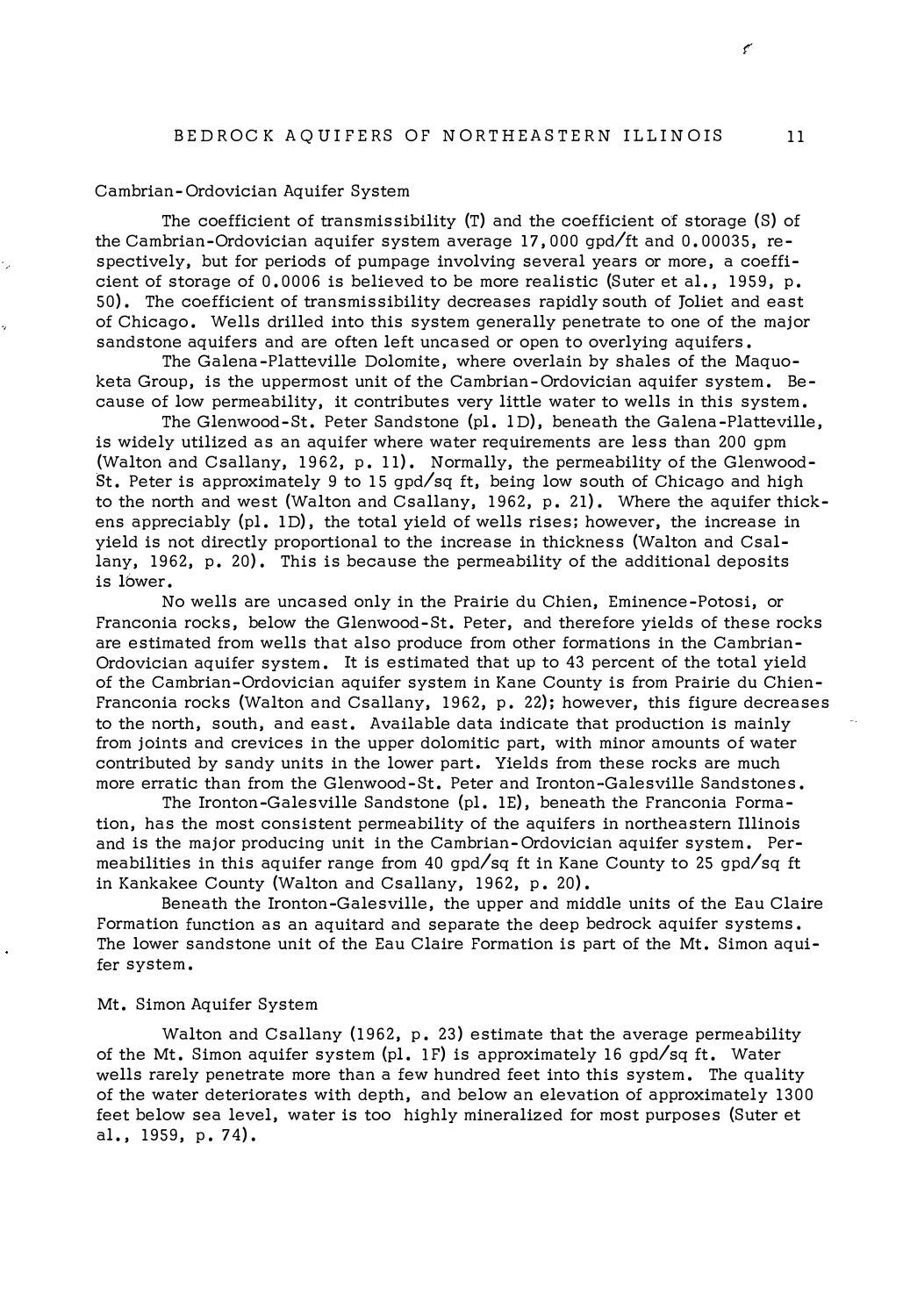

Figure 5 - Index of quadrangle topographic maps of northeastern Illinois.

 $\mathcal{C}$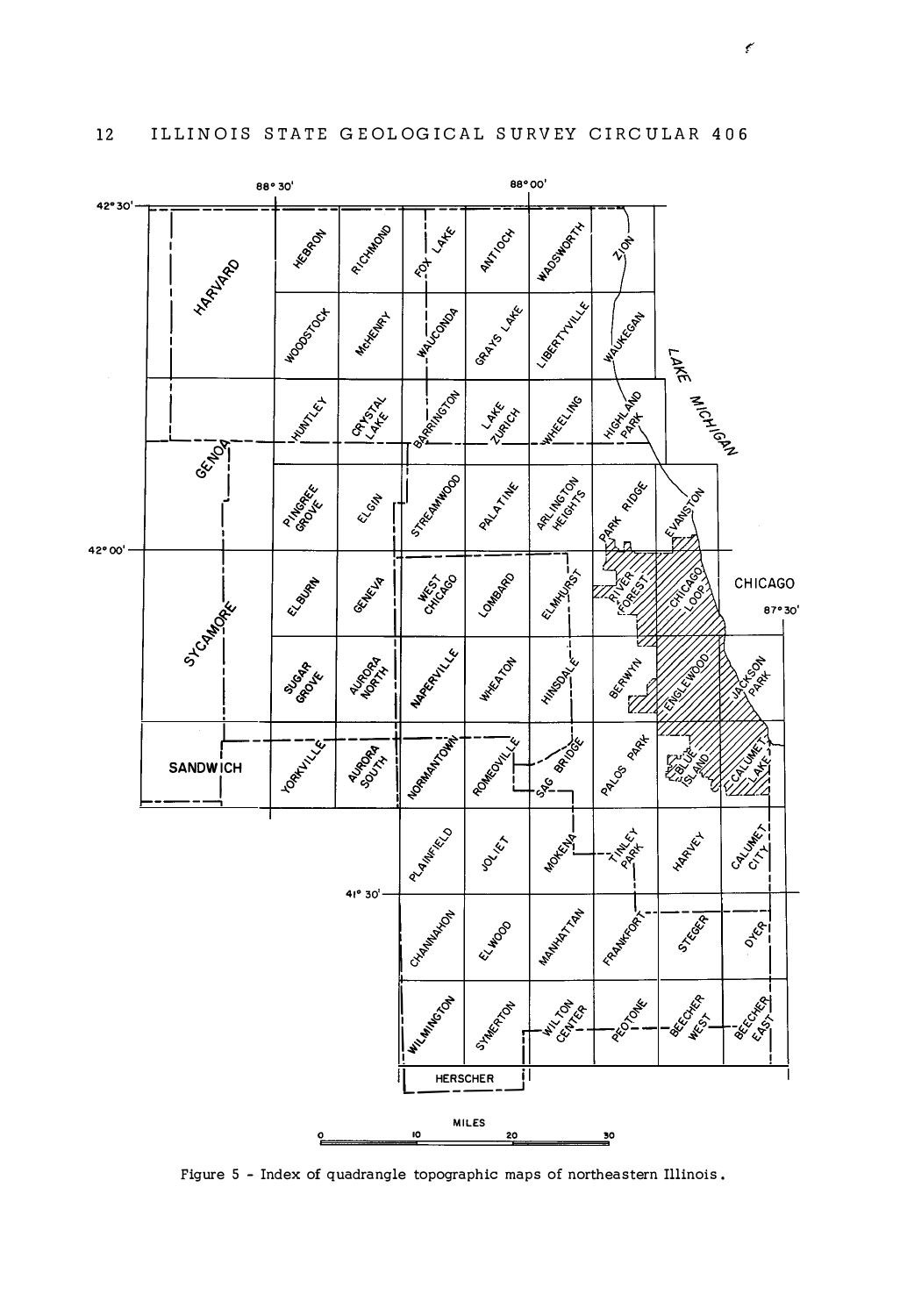#### MAPS

The maps on plate 1 are designed to aid in predicting depths to the various aquifers. They can also be used for a regional evaluation of possible yields. Where solid lines are used, accuracy on structure and isopach maps is believed to be within 25 feet. Where boundaries or contour lines are dashed, the mapping accuracy can be estimated, based on the density of control points.

Depths to all of the major units but the Maquoketa Group can be calculated by subtracting the elevation of the particular horizon from the elevation of the ground surface at that location. To obtain the depth of the Maquoketa Group, it is necessary to calculate the depth to the top of the shallow bedrock aquifer system from plate IA, then add to this figure the thickness of the Silurian dolomite from plate lB. The elevation of the ground surface is determined from quadrangle topographic maps (fig. 5) available at the Illinois State Geological Survey in Urbana, Illinois, or from the United States Geological Survey, Washington, D. C.

In addition to the uses noted above, plates IA and B can be used to estimate the amount of casing likely to be needed to prevent shales in the Maquoketa Group from caving into the boring or to case out water from the glacial drift or shallow bedrock aquifer systems in wells penetrating to the deep bedrock aquifer systems. Plate IC shows the total thickness of dolomite in the Maquoketa Group and outlines those areas where shales are likely to be found near the top. Estimates of variations in productivity within the Maquoketa Group have not, as yet, been made, and the significance of the lithologic subdivisions within the Maquoketa Group has not been established by hydrologic studies. It would seem, however, that production should be greatest in areas of thicker dolomite and in areas where plastic shale comprises less than 50 percent of the upper 30 feet of this unit.

The remaining three maps (pl. ID, E, F) are for determining the depths and thicknesses of the Glenwood-St. Peter and Ironton-Galesville Sandstones and the depth to the Mt. Simon aquifer system. The 1300-foot elevation on plate IF shows the approximate eastern edge of potable water in the Mt. Simon aquifer system (Suter et al., 1959, p. 74).

Assuming that a well is to be drilled in the northwest corner of sec. 6, T. 40 N. , R. 12 E., Cook County (Elmhurst Quadrangle), these maps may be used as follows. Ground surface elevation at this site is shown as approximately 670 feet on the Elmhurst Quadrangle topographic map. The elevation of the upper surface of the shallow bedrock aquifer system is approximately 560 feet (pl. IA). The depth to the top of the shallow bedrock is, therefore, approximately 110 feet (670 minus 560). The thickness of the Silurian dolomite is approximately 110 feet (pl. lB), and, therefore, the top of the Maquoketa Group should be at a depth of approximately 220 feet (110 feet plus 110). The base of the shallow bedrock aquifer system is at an elevation of approximately 215 feet (pl. 1A), or at a depth of approximately 455 feet (670 minus 215). Approximately 455 feet of casing, therefore, would be necessary to shut out the glacial drift and shallow bedrock aquifers. The thickness of the Maquoketa Group is approximately 235 feet (455 minus 220). A string of casing through the shallow aquifers and the Maquoketa Group, therefore, would be 680 feet long (445 plus 235).

At this location, the highest yields would be expected within the upper part of the shallow bedrock aquifer system, and although additional yields might be obtained from this aquifer system with further drilling, it is probable that they would be small.

¢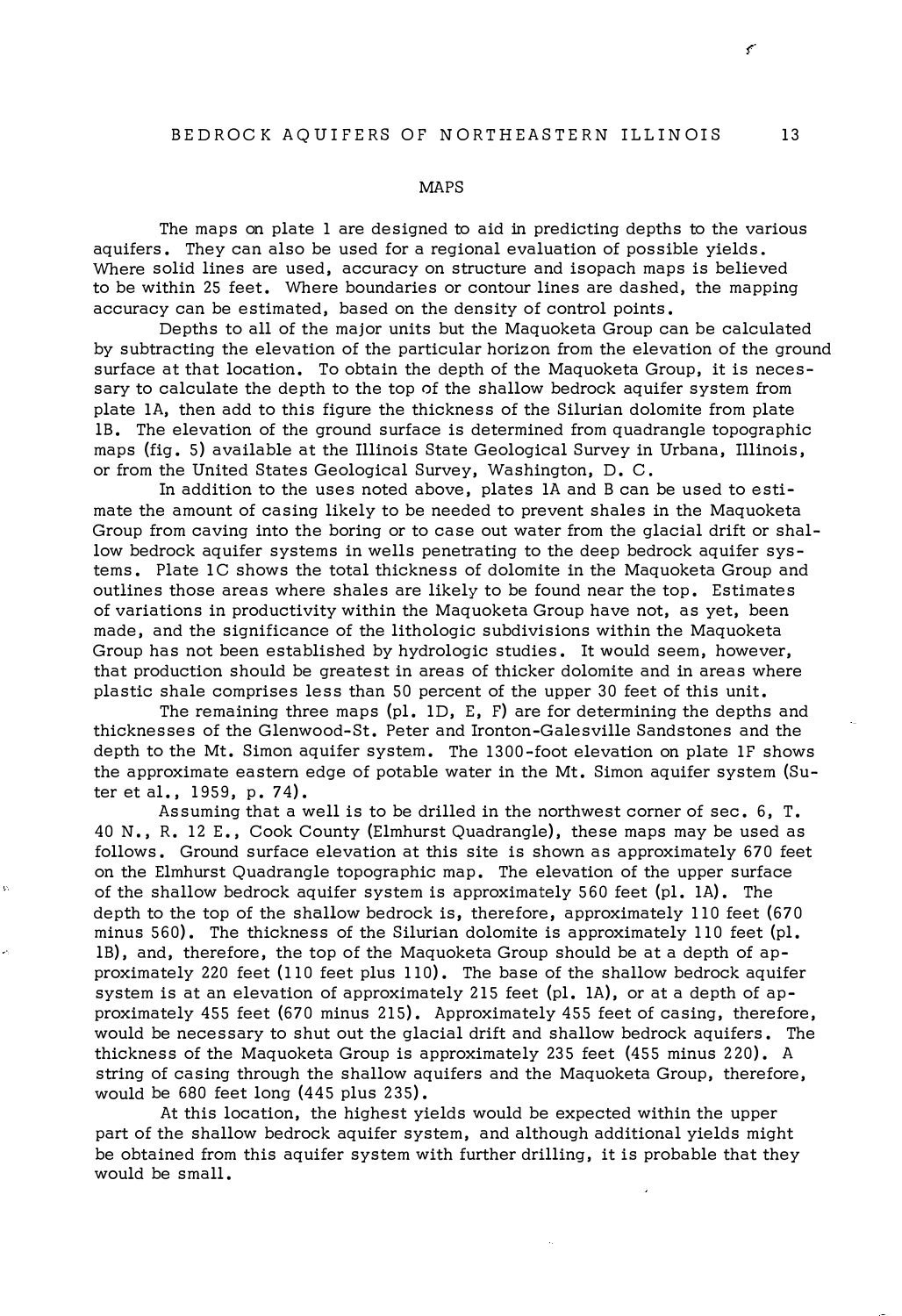# 14 ILLINOIS STATE GEOLOGICAL SURVEY CIRCULAR 406

In the deep bedrock aquifer systems, the Glenwood-St. Peter Sandstone (pl. ID) is at a depth of approximately 755 feet (670 minus -85) (negative numbers indicating depth below sea level) and is approximately I90 feet thick. The Ironton-Galesville Sandstone (pl. IE) is at a depth of approximately 12 10 feet (670 minus -540) and is slightly more than 200 feet thick. The Mt. Simon aquifer system is at a depth of approximately I695 feet (670 minus -1025). Approximately 275 feet of fresh-water-bearing sandstone in the Mt. Simon aquifer system can be expected at this site.

## SUMMARY

Aquifers capable of yielding small to large water supplies are present from near surface to great depths in much of northeastern Illinois. The shallow bedrock aquifer system, formed by those bedrock units that commonly directly underlie glacial drift and are recharged locally from precipitation, offers the most favorable areas for development where thick sections of Silurian dolomite are present. Ease of drilling and lower drilling and operating costs as well as the local and rapid recharge are advantages of the shallow aquifer system.

The deep bedrock aquifer systems, below the shallow bedrock system, offer greatest yields from the Glenwood-St. Peter, Ironton-Galesville, and Mt. Simon Sandstones. The Ironton-Galesville, with permeabilities from 25 gpd/sq ft in Kankakee County to 40 gpd/sq ft in Kane County, has the most consistent permeability of the aquifers in northeastern Illinois. Though drilling, pumping, and maintenance costs are appreciably higher for wells drilled to deep bedrock systems, users can be assured of relatively large water supplies of predictable quality, Wells with yields exceeding 700 gallons per minute are not uncommon (Walton and Csallany, I962, p. 7).

Maps in this report showing distribution of the main bedrock aquifers, combined with well yield data, can be used to estimate the availability of ground water in various parts of the northeastern Illinois area, the depths to the major groundwater sources, and the length of surface casing likely to be required.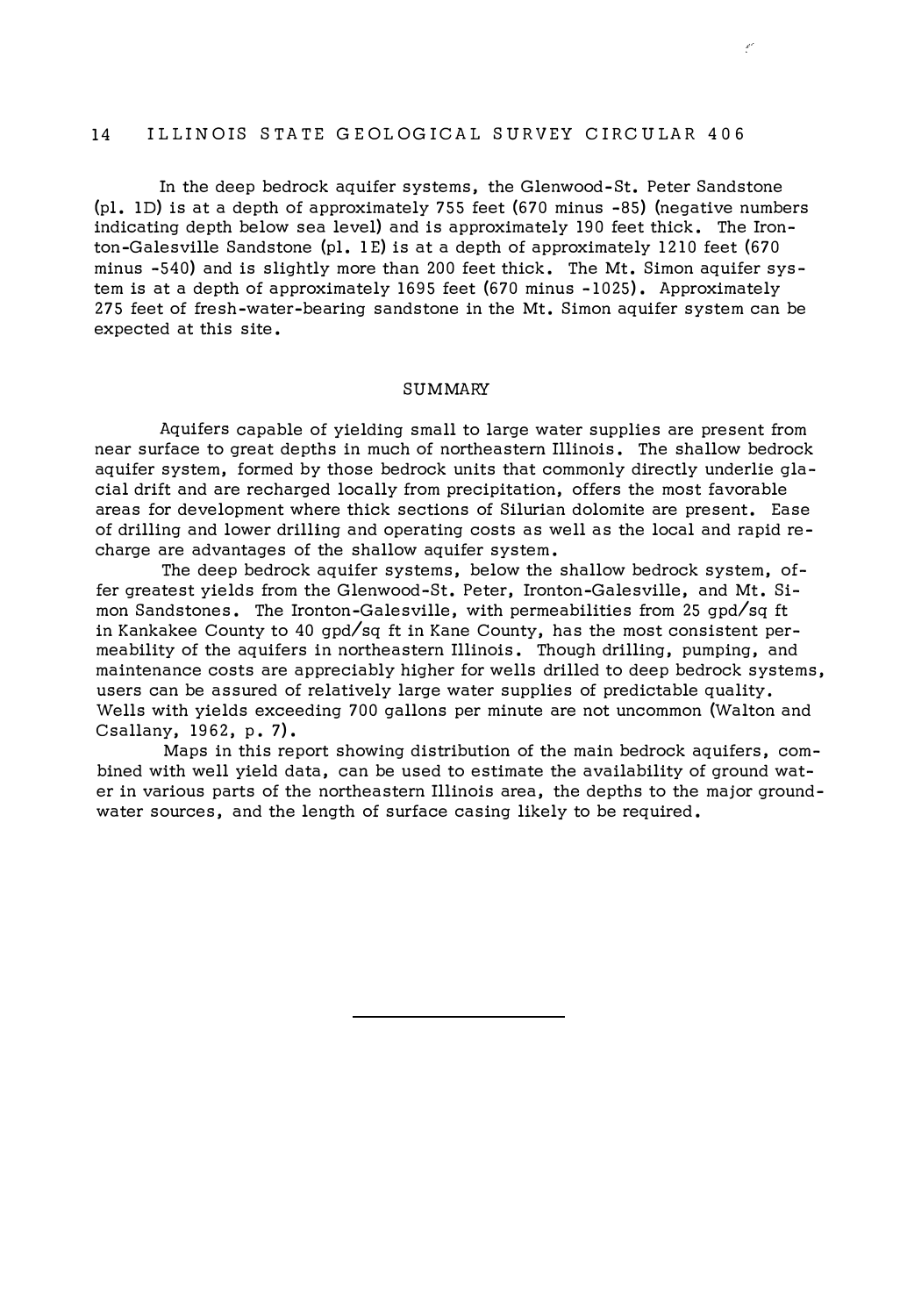#### REFERENCES

- Athy, L. F., 1928, Geology and mineral resources of the Herscher Quadrangle: Illinois Geol. Survey Bull. 55, 120 p.
- Bretz, J. H., 1940, Solution cavities in the Joliet Limestone of northeastern Illinois: Jour. Geology, v. 48, no. 4, p. 337-384.
- Buschbach, T. C., 1964, Cambrian and Ordovician strata of northeastern Illinois: Illinois Geol. Survey Rept. Inv. 218, 90 p.
- Csallany, Sandor, and Walton, W. C., 1963, Yields of shallow dolomite wells in northern Illinois: Illinois Water Survey Rept. Inv. 46, 43 p.
- Ekblaw, G. E., 1924, Paleozoic karst topography: Illinois Acad. Sci. Trans., v. 17, p. 208-212.
- Emrich, G. H., and Bergstrom, R. E., 1962, Des Plaines Disturbance, northeastern Illinois: Geol. Soc. America Bull., v. 73, p. 959-968.
- Fisher, D. J., 1925, Geology and mineral resources of the Joliet Quadrangle: Illinois Geol. Survey Bull. 51, 160 p.
- Otto, G. H., 1963, Engineering geology of the Chicago area, in Foundation engineering in the Chicago area: Soil Mechanics and Foundations Div., Illinois Sec. , Am. Soc. Civil Eng. and Dept. of Civil Eng., Illinois Inst. Technology, Chicago, Illinois, p. 3-1 - 3-24.
- Sasman, R. T., 1965, Ground-water pumpage in northeastern Illinois through 1962: Illinois Water Survey Rept. Inv. 50, 31 p.
- Sheaffer, J. R., and Zeizel, A. J., 1966, The water resource in northeastern Illinois: Planning its use: Northeastern Illinois Planning Commission, Tech. Rept. 4, 182 p.
- Suter, Max, Bergstrom, R. E., Smith, H. F., Emrich, G. H., Walton, W. C., and Larson, T. E., 1959, Preliminary report on ground-water resources of the Chicago region, Illinois: Illinois Geol. Survey and Illinois Water Survey Coop. Ground-Water Rept. 1, 89 p.
- Templeton, J. S., and Willman, H. B., 1963, Champlainian Series (Middle Ordovician) in Illinois: Illinois Geol. Survey Bull. 89, 260 p.
- Walton, W. C., 1965, Ground-water recharge and runoff in Illinois: Illinois Water Survey Rept. Inv. 48, 55 p.
- Walton, W. C., and Csallany, Sandor, 1962, Yields of deep sandstone wells in northern Illinois: Illinois Water Survey Rept. Inv. 43, 47 p.
- Walton, W. C., and Neill, J. C., 1963, Statistical analysis of specific-capacity data for a dolomite aquifer: Jour. Geophys. Research, v. 68, no. 8, p. 2251-2262.
- Willman, H. B., 1962, The Silurian strata of northeastern Illinois: Illinois Geol. Survey Reprint 1962-M, 8 p.
- Zeizel, A. J., Walton, W. C., Sasman, R. T., and Prickett, T. A., 1962, Groundwater resources of DuPage County, Illinois: Illinois Geol. Survey and Illinois Water Survey Coop. Ground-Water Rept. 2, 103 p.

سمج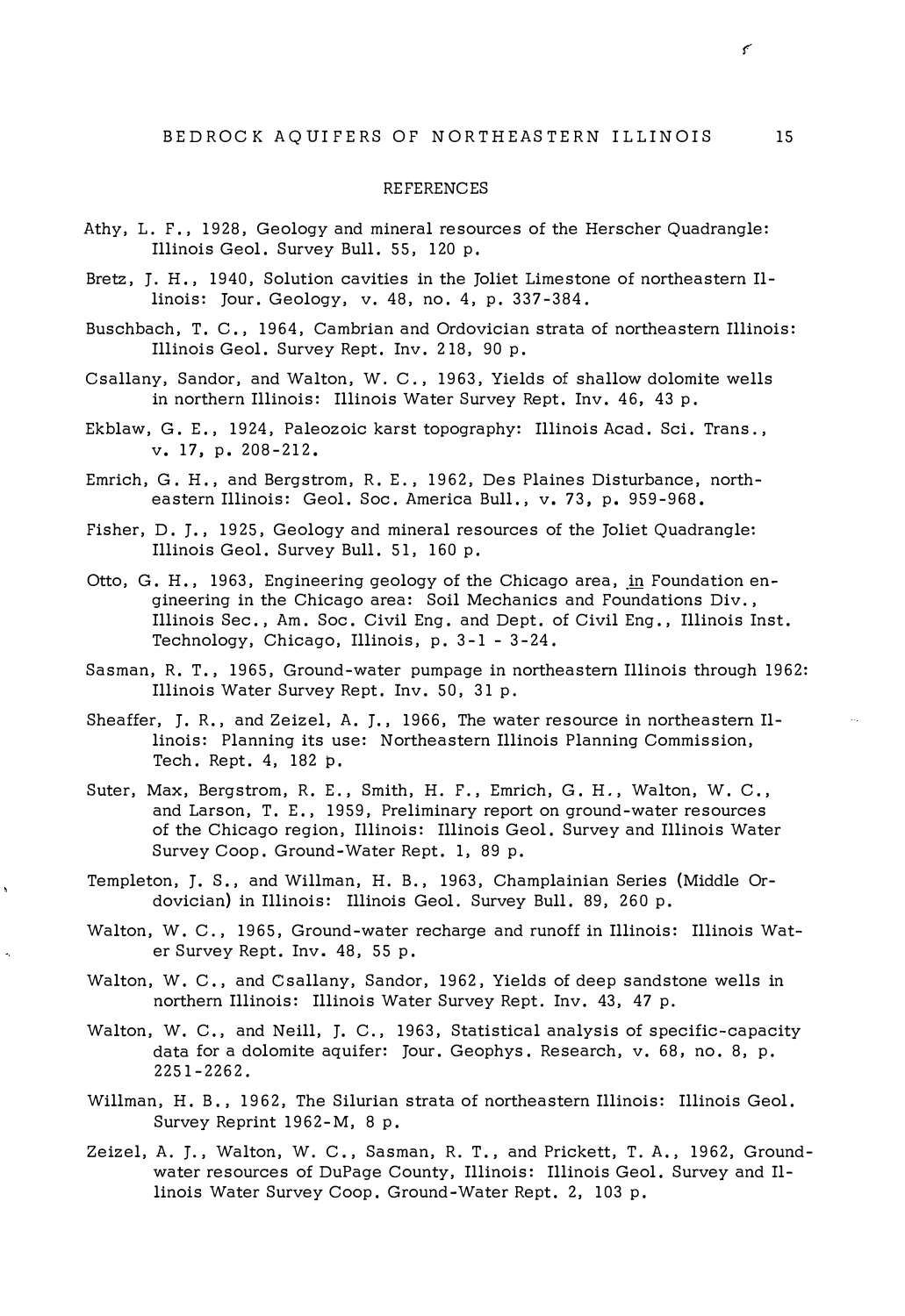Illinois State Geological Survey Circular 406 15 p., 5 figs. , 1 table, 1966

Printed by Authority of State of Illinois, Ch. 127, IRS, Par. 58.25.